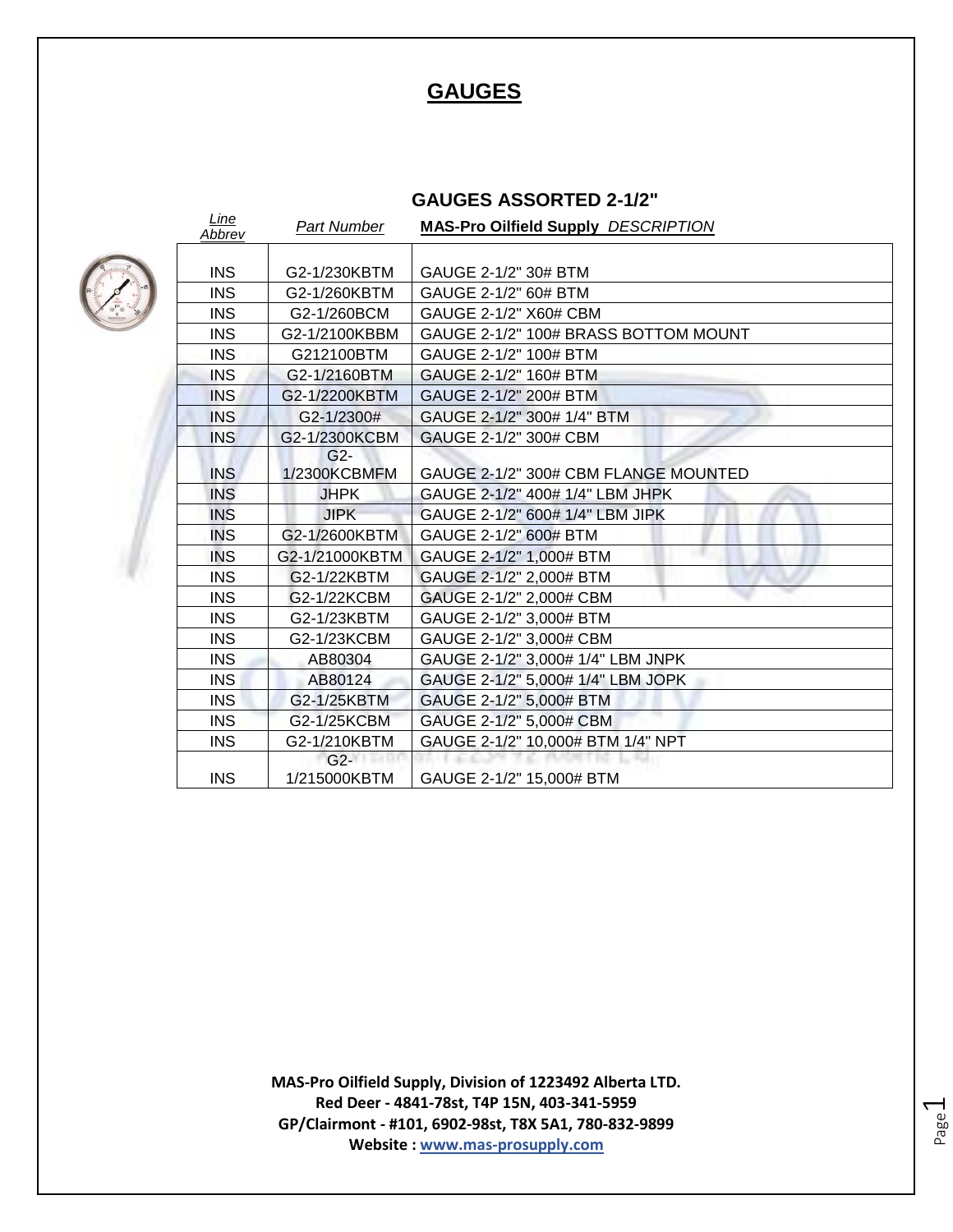| Line<br>Abbrev | Part Number  | <b>MAS-Pro Oilfield Supply DESCRIPTION</b>     |
|----------------|--------------|------------------------------------------------|
| <b>INS</b>     | G4151/2      | GAUGE 4" 15# 1/2" BTM NACE                     |
| <b>INS</b>     | G4301/2      | GAUGE 4" 30# 1/2" BTM NACE                     |
| <b>INS</b>     | G4601/2      | GAUGE 4" 60# 1/2" BTM NACE                     |
| <b>INS</b>     | G41001/2     | GAUGE 4" 100# 1/2" BTM NACE                    |
| <b>INS</b>     | G41601/2     | GAUGE 4" 160# 1/2" BTM NACE                    |
| <b>INS</b>     | G43001/2     | GAUGE 4" 300# 1/2" BTM NACE                    |
| <b>INS</b>     | G44001/2     | GAUGE 4" 400# 1/2" BTM NACE                    |
| <b>INS</b>     | G45001/2     | GAUGE 4" 500# 1/2" BTM NACE                    |
| <b>INS</b>     | G46001/2     | GAUGE 4" 600# 1/2" BTM NACE                    |
| <b>INS</b>     | G4600K1/2HI  | GAUGE 4" 600# 1/2" BTM NACE HIGH IMPACT        |
| <b>INS</b>     | G41K1/2      | GAUGE 4" 1,000# 1/2" BTM NACE                  |
| <b>INS</b>     | G41500K1/2   | GAUGE 4" 1,500# 1/2" BTM NACE                  |
| <b>INS</b>     | G42K1/2      | GAUGE 4" 2,000# 1/2" BTM NACE                  |
| <b>INS</b>     | G42K1/2 HI   | GAUGE 4" 2,000# 1/2" BTM NACE HIGH IMPACT      |
| <b>INS</b>     | G425K1/2     | GAUGE 4" 2,500# 1/2" BTM NACE                  |
| <b>INS</b>     | G43K1/4PH    | GAUGE 4" 3,000# 1/4" NPT PIPE HEAVY 53000 DECS |
| <b>INS</b>     | G43K1/4PL    | GAUGE 4" 3,000# 1/4" NPT PIPE LIGHT 34000 DECS |
| <b>INS</b>     | G43K1/4PM    | GAUGE 4" 3,000# 1/4" PANEL MOUNT               |
| <b>INS</b>     | G43K1/2      | GAUGE 4" 3,000# 1/2" BTM NACE                  |
| <b>INS</b>     | G45K1/4LBM   | GAUGE 4" 5,000# 1/4" LBM NACE                  |
| <b>INS</b>     | G45K1/4LBMPM | GAUGE 4" 5,000# 1/4" LBM NACE PANEL MOUNT      |
| <b>INS</b>     | G45K1/2      | GAUGE 4" 5,000# 1/2" BTM NACE                  |
| <b>INS</b>     | G45K1/2CBM   | GAUGE 4" 5,000# 1/2" CBM NACE                  |
|                |              | GAUGE 4" 6,000# 1/4" LOWER BACK MOUNT W/FLANGE |
| <b>INS</b>     | G46K1/4LBM   | <b>MOUNT</b>                                   |
| <b>INS</b>     | G46K1/2      | GAUGE 4" 6,000# 1/2" BTM NACE                  |
| <b>INS</b>     | G410K1/4BTM  | GAUGE 4" 10,000# 1/4" BTM                      |
| <b>INS</b>     | G410K1/2     | GAUGE 4" 10,000# 1/2" BTM NACE                 |
| <b>INS</b>     | G415K1/4     | GAUGE 4" 15,000# 1/4"                          |
| <b>INS</b>     | G415K1/2     | GAUGE 4" 15,000# 1/2"                          |
| <b>INS</b>     | G415K1/2CBM  | GAUGE 4" 15,000# 1/2" CBM                      |

## **GAUGES ASSORTED 4"**

## **GAUGES ASSORTED 4-1/2"**

| Line<br>Abbrev | <b>Part Number</b> | <b>MAS-Pro Oilfield Supply DESCRIPTION</b>    |
|----------------|--------------------|-----------------------------------------------|
| <b>CPW</b>     | 9112D2B            | GAUGE 4-1/2" FACE 100# 1/2" BTM HIGH IMPACT   |
| <b>INS</b>     | G42001/2           | GAUGE 4.5" 200# 1/2" BTM NACE                 |
| <b>CPW</b>     | 9115P2B            | GAUGE 4-1/2" FACE 300# 1/2" BTM HIGH IMPACT   |
| <b>INS</b>     | G4.5600K1/2WM      | GAUGE 4-1/2" 600# 1/2" WALL MOUNT             |
| <b>CPW</b>     | 9117D2B            | GAUGE 4-1/2" FACE 600# 1/2" NPT HIGH IMPACT   |
| <b>CPW</b>     | 9119P2B            | GAUGE 4-1/2" FACE 1,000# 1/2" BTM HIGH IMPACT |
| <b>CPW</b>     | 9121P2B            | GAUGE 4-1/2" FACE 2,000# 1/2" BTM HIGH IMPACT |
| <b>CPW</b>     | 9122P2B            | GAUGE 4-1/2" FACE 3,000# 1/2" BTM HIGH IMPACT |
| <b>CPW</b>     | 9123P2B            | GAUGE 4-1/2" FACE 5,000# 1/2" BTM HIGH IMPACT |

**MAS-Pro Oilfield Supply, Division of 1223492 Alberta LTD. Red Deer - 4841-78st, T4P 15N, 403-341-5959 GP/Clairmont - #101, 6902-98st, T8X 5A1, 780-832-9899 Website : www.mas-prosupply.com**

Page  $\mathrel{\sim}$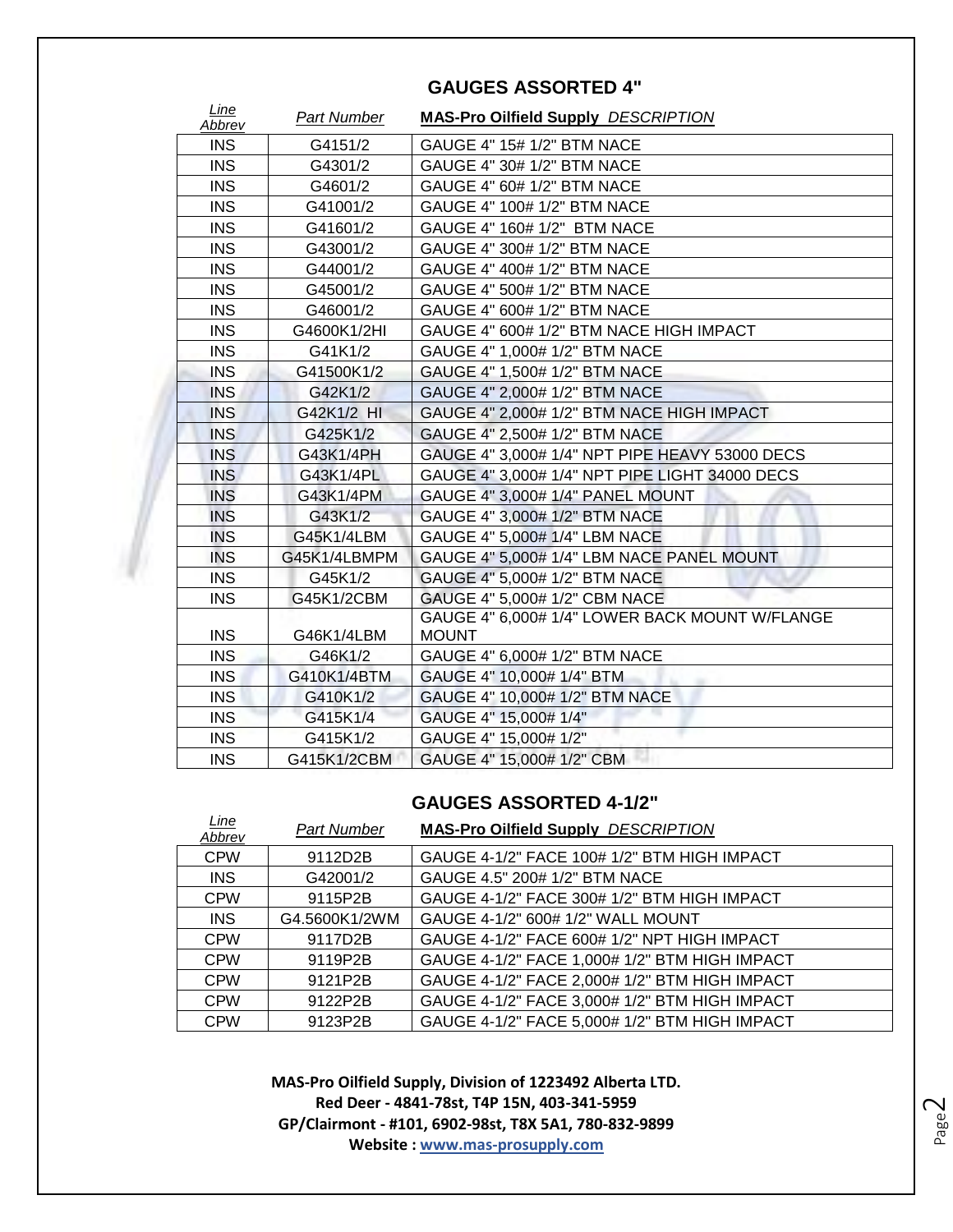## **GAUGES MUD**



**WIKA** 

*Line* 

| <u>Line</u><br>Abbrev | <b>Part Number</b> | <b>MAS-Pro Oilfield Supply DESCRIPTION</b>  |
|-----------------------|--------------------|---------------------------------------------|
| <b>INS</b>            | MG2DR              | MUD GAUGE 2 TYPE D 35,000KPA REPAIR/RECERT  |
| <b>INS</b>            | MG2D               | MUD GAUGE 2 TYPE D 35,000 KPA               |
| <b>INS</b>            | MG2D1502W          | MUD GAUGE 2 TYPE D 35,000 KPA 1502 WING     |
| <b>INS</b>            | MG2DRV             | MUD GAUGE 2 TYPE D 35,000 KPA RELIEF VALVE  |
| <b>INS</b>            | MG2D42000          | MUD GAUGE 2 TYPE D 42,000 KPA               |
| <b>INS</b>            | MG2F               | MUD GAUGE 2 TYPE F 70,000 KPA               |
| <b>INS</b>            | MG2FR              | MUD GAUGE 2 TYPE F 70,000 KPA REPAIR/RECERT |
|                       |                    |                                             |

| Line<br>Abbrev | <b>Part Number</b> | <b>MAS-Pro Oilfield Supply DESCRIPTION</b> |
|----------------|--------------------|--------------------------------------------|
| <b>INS</b>     | 9106842            | GAUGE 2.5" 60PSI/KPA 1/4" BTM SS WIKA      |
| <b>INS</b>     | 8347484            | GAUGE 2.5" 100 PSI/KPA 1/4" BTM WIKA       |
| <b>INS</b>     | G2-1/2100KCBM      | GAUGE 2-1/2" 100# CBM WIKA                 |
| <b>INS</b>     | 9303141            | GAUGE 2.5" 160 PSI/KPA 1/4" CBM WIKA       |
| <b>INS</b>     | 8345325            | GAUGE 2.5" 200 PSI/KPA 1/4" BTM WIKA       |
| <b>INS</b>     | 8345805            | GAUGE 2.5" 600 PSI/KPA 1/4" BTM WIKA       |
| <b>INS</b>     | 9301776            | GAUGE 2.5" 600 PSI/KPA 1/4" CBM WIKA       |
| INS.           | 8345295            | GAUGE 2.5" 1,000 PSI/KPA 1/4" BTM WIKA     |
| <b>INS</b>     | 8347468            | GAUGE 2.5" 1,000 PSI/KPA 1/4" CBM WIKA     |
| INS.           | 9301768            | GAUGE 2.5" 2,000 PSI/KPA 1/4" BTM WIKA     |
| INS            | 8345813            | GAUGE 2.5" 3,000 PSI/KPA 1/4" BTM WIKA     |
| INS            | 9317630            | GAUGE 2.5" 3,000 PSI/KPA 1/4" CBM WIKA     |
| INS            | 8345350            | GAUGE 2.5" 5,000 PSI/KPA 1/4" BTM WIKA     |
| INS            | 9307987            | GAUGE 2.5" 5,000 PSI/KPA 1/4" CBM WIKA     |
| INS.           | 9627086            | GAUGE 2.5" 6,000 PSI/KPA 1/4" CBM WIKA     |
| <b>INS</b>     | 9131685            | GAUGE 2.5" 10,000 PSI/KPA 1/4" BTM SS WIKA |

## **GAUGES WIKA**

**MAS-Pro Oilfield Supply, Division of 1223492 Alberta LTD. Red Deer - 4841-78st, T4P 15N, 403-341-5959 GP/Clairmont - #101, 6902-98st, T8X 5A1, 780-832-9899 Website : www.mas-prosupply.com**